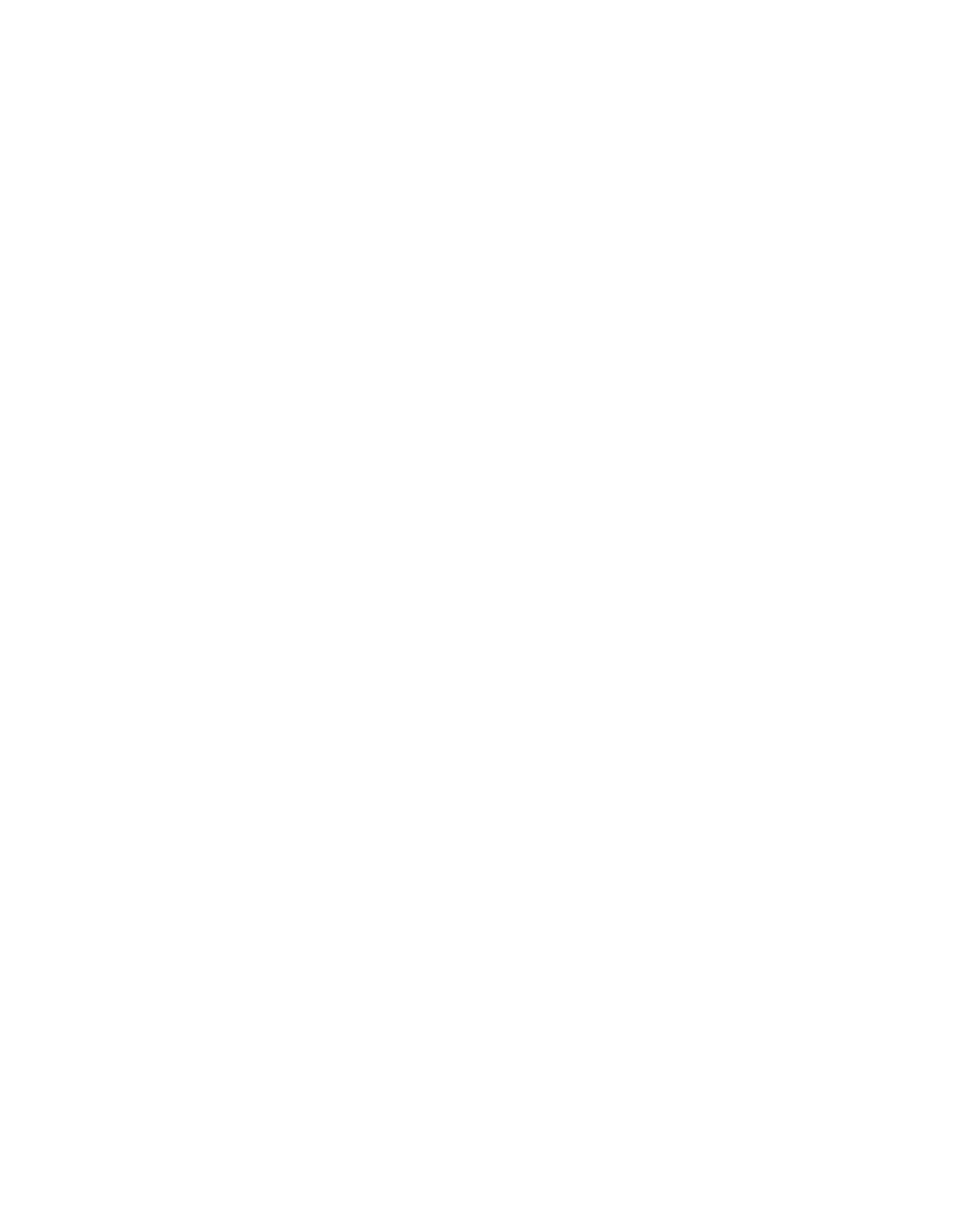## Table of Contents

#### TITLE 01 INTRODUCTION TO TALLMADGE ZONING CODE

| Section 1101.01 |  |
|-----------------|--|
| Section 1101.02 |  |
| Section 1101.03 |  |
| Section 1101.04 |  |
| Section 1101.05 |  |
| Section 1101.06 |  |
| Section 1101.07 |  |
| Section 1101.08 |  |
| Section 1101.09 |  |
| Section 1101.10 |  |
| Section 1101.11 |  |
| Section 1101.12 |  |
| Section 1101.13 |  |

### TITLE 02

#### ADMINISTRATION AND PROCEDURES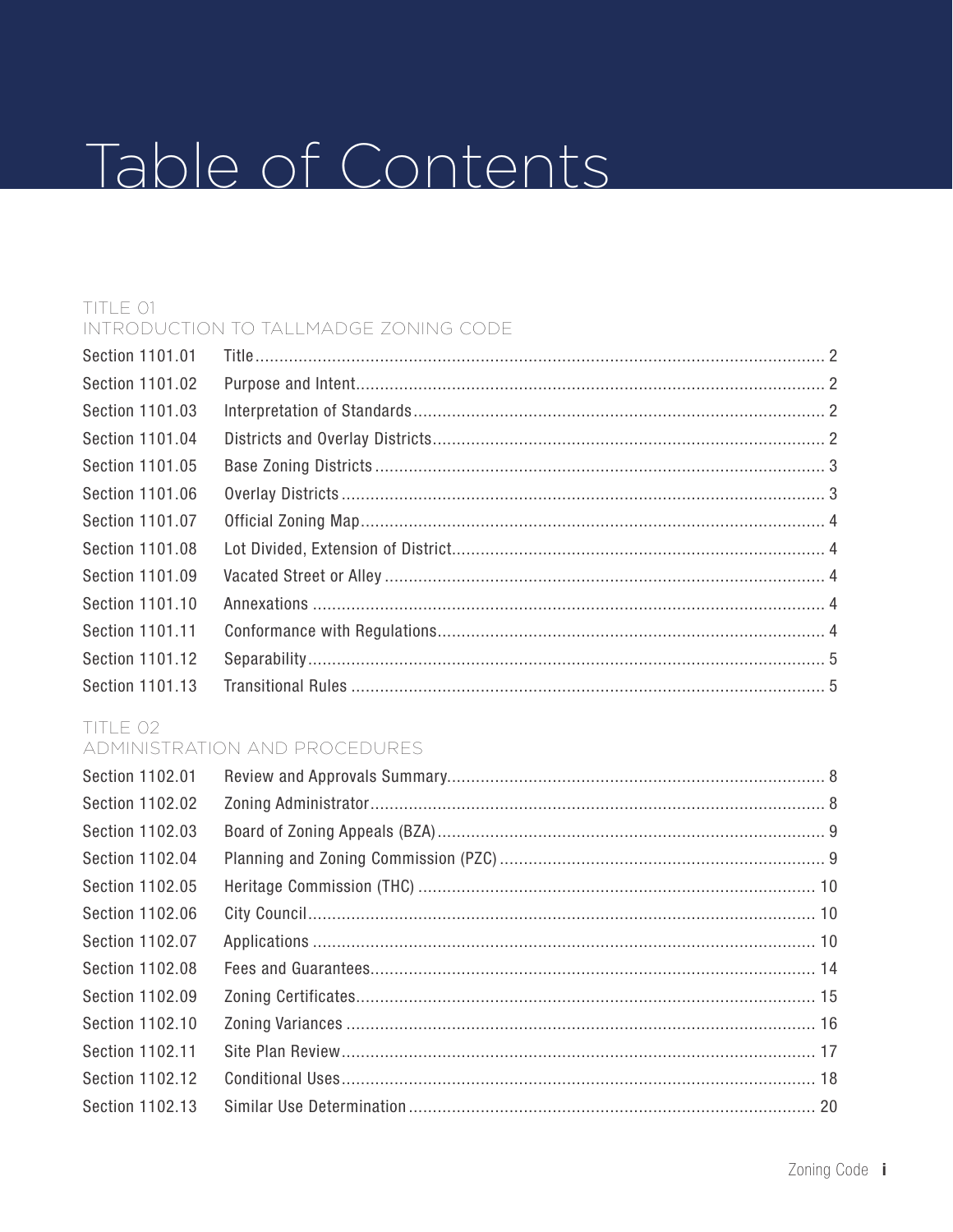#### TITLE 03 ZONES AND OVERLAY DISTRICTS

| Section 1103.01 |  |
|-----------------|--|
| Section 1103.02 |  |
| Section 1103.03 |  |
| Section 1103.04 |  |
| Section 1103.05 |  |
| Section 1103.06 |  |
| Section 1103.07 |  |
| Section 1103.08 |  |
| Section 1103.09 |  |
| Section 1103.10 |  |
| Section 1103.11 |  |
| Section 1103.12 |  |
| Section 1103.13 |  |
| Section 1103.14 |  |
| Section 1103.15 |  |
| Section 1103.16 |  |
| Section 1103.17 |  |
| Section 1103.18 |  |
| Section 1103.19 |  |
| Section 1103.20 |  |
| Section 1103.21 |  |
| Section 1103.22 |  |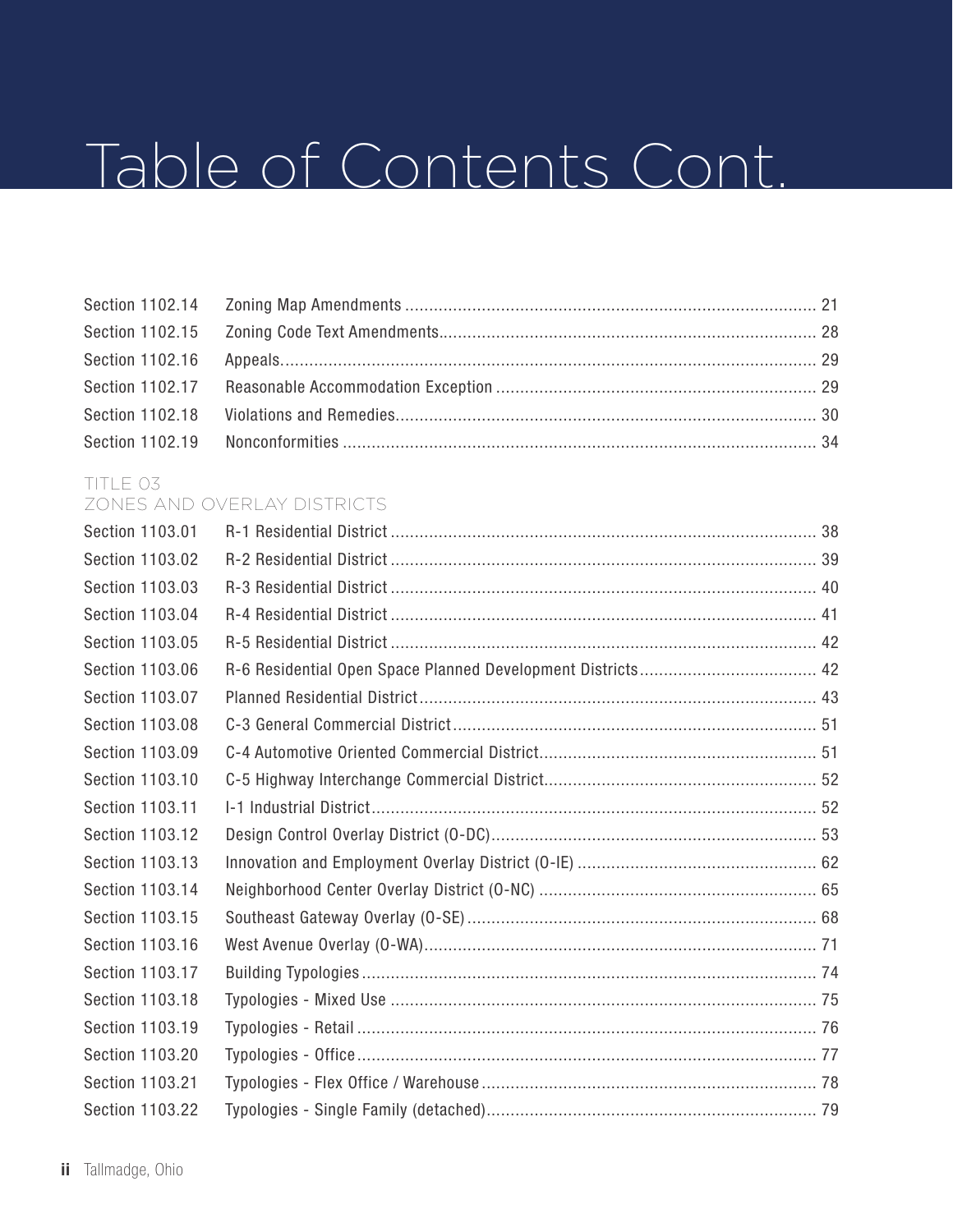#### TITLE 04 USE REGULATIONS

| Section 1104.01 |  |
|-----------------|--|
| Section 1104.02 |  |
| Section 1104.03 |  |
| Section 1104.04 |  |
| Section 1104.05 |  |
| Section 1104.06 |  |
| Section 1104.07 |  |
| Section 1104.08 |  |
| Section 1104.09 |  |

### TITLE 05

#### OFF-STREET PARKING

| Section 1105.01 |  |
|-----------------|--|
| Section 1105.02 |  |
| Section 1105.03 |  |
| Section 1105.04 |  |
| Section 1105.05 |  |
| Section 1105.06 |  |
| Section 1105.07 |  |
| Section 1105.08 |  |
| Section 1105.09 |  |
| Section 1105.10 |  |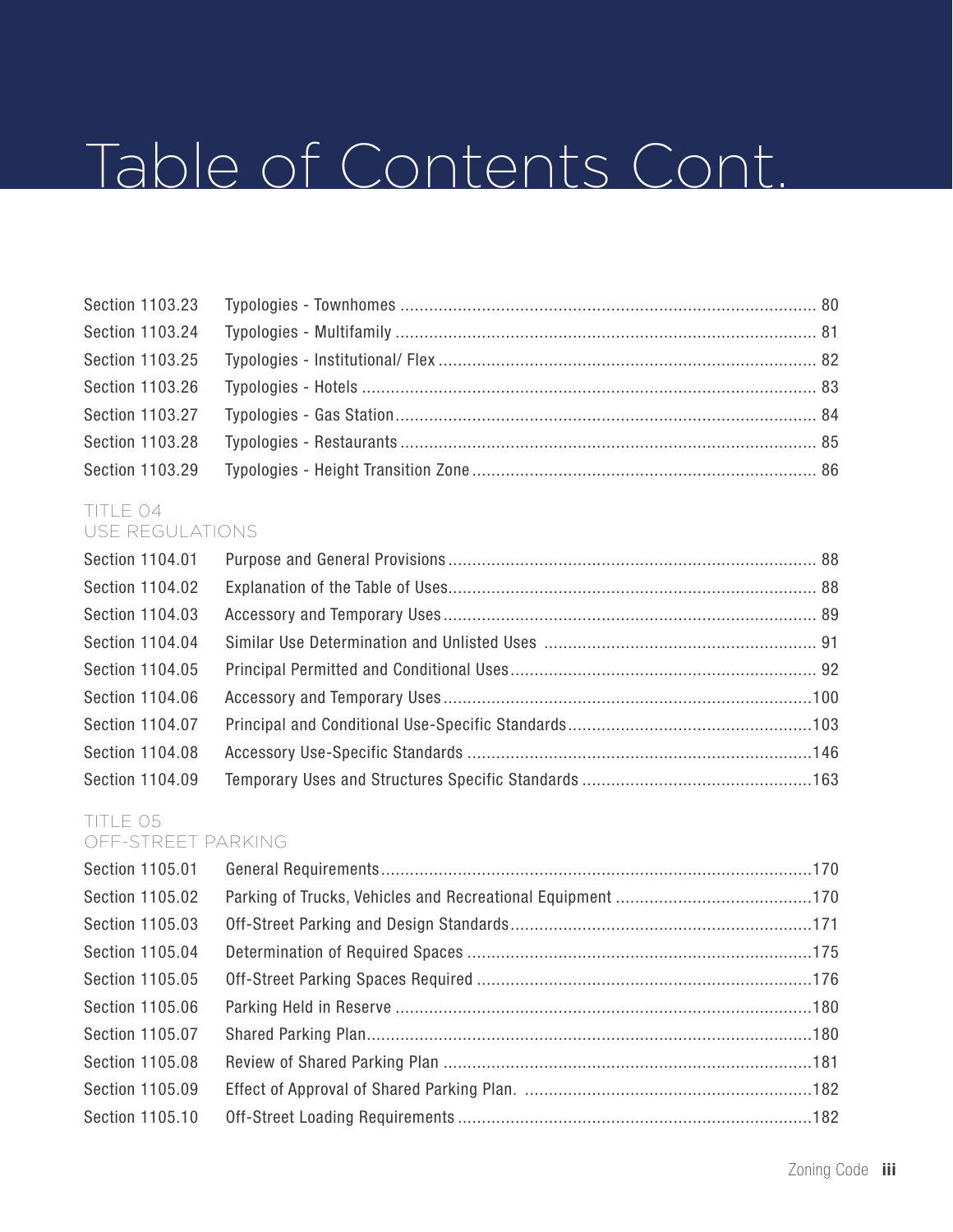#### TITLE 06 LANDSCAPING AND BUFFERING

| Section 1106.01 |                                                                           |  |
|-----------------|---------------------------------------------------------------------------|--|
| Section 1106.02 |                                                                           |  |
| Section 1106.03 |                                                                           |  |
| Section 1106.04 |                                                                           |  |
| Section 1106.05 |                                                                           |  |
| Section 1106.06 |                                                                           |  |
| Section 1106.07 |                                                                           |  |
| Section 1106.08 | Supplemental Regulations Applicable to the Landscaping of Parking Lots195 |  |
| Section 1106.09 | Additional Maintenance Requirements—Privately-Owned Trees195              |  |
| Section 1106.10 |                                                                           |  |
| Section 1106.11 |                                                                           |  |

#### TITLE 07 OPEN SPACE STANDARDS

| Section 1107.02 |  |
|-----------------|--|
| Section 1107.03 |  |
|                 |  |
|                 |  |
| Section 1107.06 |  |
|                 |  |
|                 |  |

#### TITLE 08 SIGNS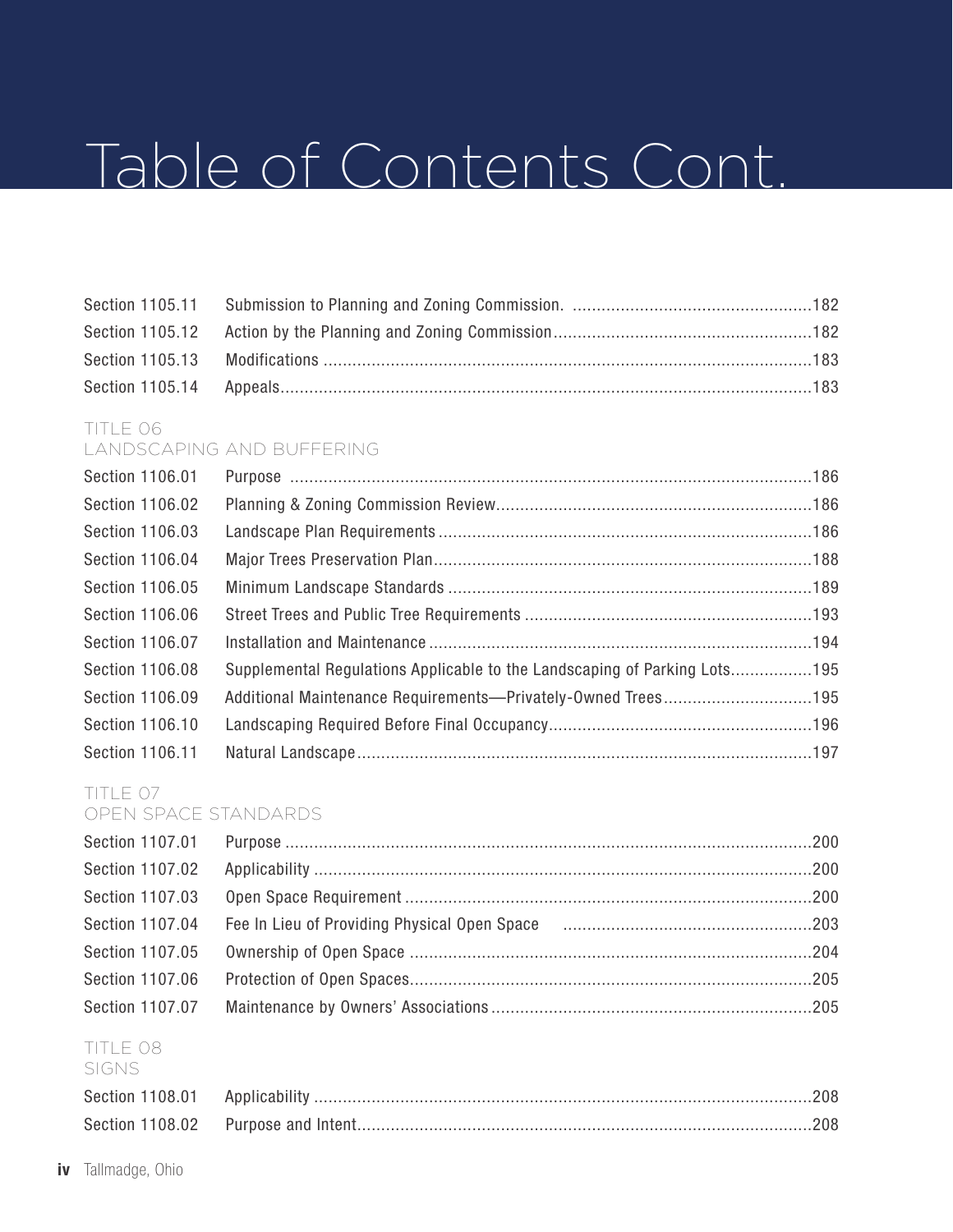| Section 1108.03        |  |
|------------------------|--|
| Section 1108.04        |  |
| Section 1108.05        |  |
| Section 1108.06        |  |
| Section 1108.07        |  |
| <b>Section 1108.08</b> |  |
| Section 1108.09        |  |
| Section 1108.10        |  |
| Section 1108.11        |  |
| Section 1108.12        |  |
| Section 1108.13        |  |
| Section 1108.14        |  |
| Section 1108.15        |  |
| Section 1108.16        |  |
| Section 1108.17        |  |
| Section 1108.18        |  |
| Section 1108.19        |  |

#### TITLE 09 HISTORIC REGULATIONS

| Section 1109.01 |                                                                      |  |
|-----------------|----------------------------------------------------------------------|--|
| Section 1109.02 | Procedures for the Designation of a Structure                        |  |
| Section 1109.03 | Application for Removal of a Structure from Designation as an RHS239 |  |
| Section 1109.04 |                                                                      |  |
| Section 1109.05 |                                                                      |  |
| Section 1109.06 |                                                                      |  |
| Section 1109.07 |                                                                      |  |
| Section 1109.08 |                                                                      |  |
| Section 1109.09 |                                                                      |  |
| Section 1109.10 |                                                                      |  |
| Section 1109.11 |                                                                      |  |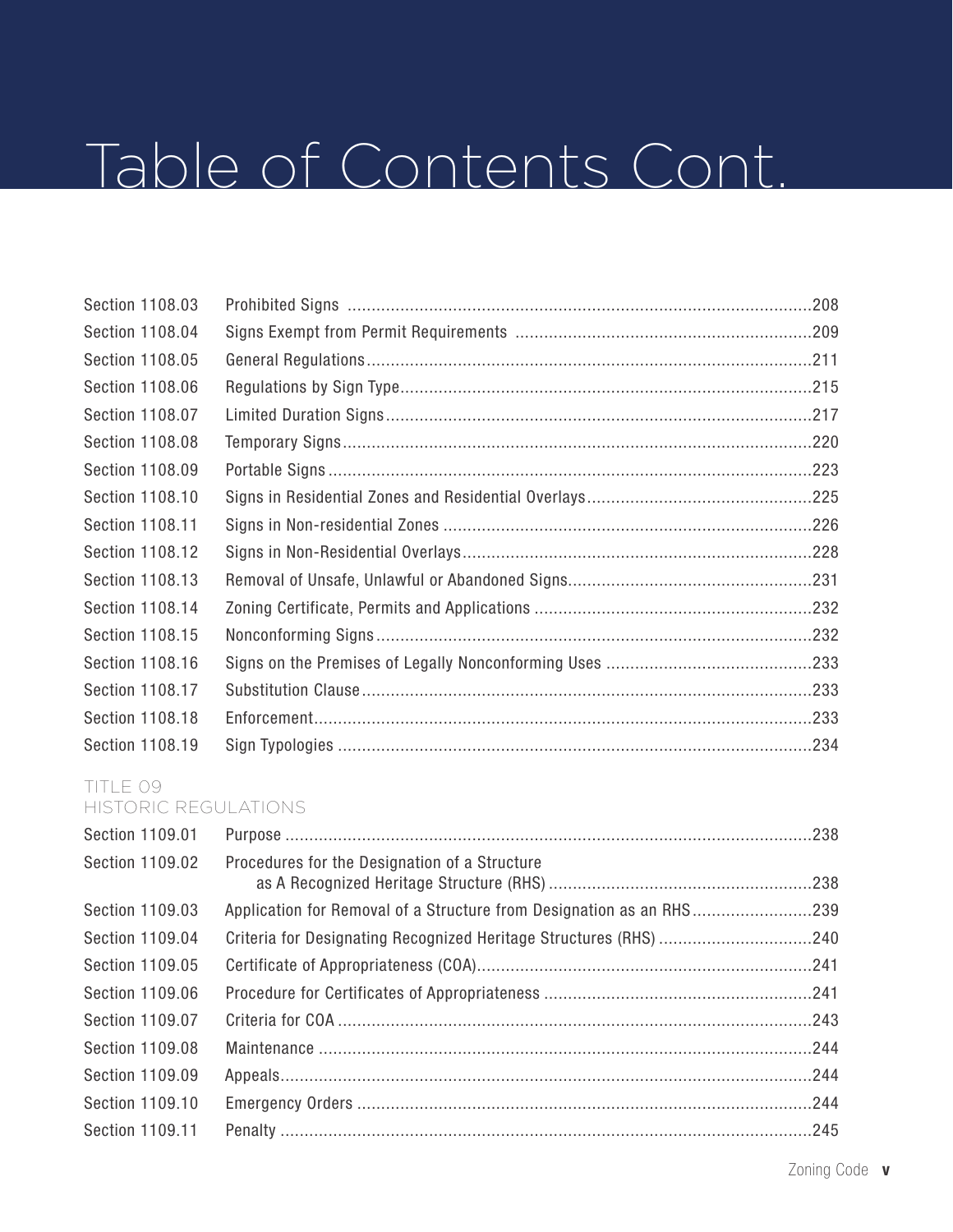#### TITLE 10 CITY DEVELOPMENT STANDARDS

| Section 1110.01 |                                                                 |  |
|-----------------|-----------------------------------------------------------------|--|
| Section 1110.02 |                                                                 |  |
| Section 1110.03 |                                                                 |  |
| Section 1110.04 |                                                                 |  |
| Section 1110.05 |                                                                 |  |
| Section 1110.06 |                                                                 |  |
| Section 1110.07 |                                                                 |  |
| Section 1110.08 | Installation of Public Improvements and Financial Guarantees262 |  |
| Section 1110.09 |                                                                 |  |
| Section 1110.10 |                                                                 |  |
| Section 1110.11 |                                                                 |  |
|                 |                                                                 |  |

#### APPENDIX A GLOSSARY OF TERMS

#### APPENDIX B OVERLAY DISTRICT MAPS

| - UVERLAY DISTRICT MAPS - |  |  |
|---------------------------|--|--|
|                           |  |  |

| B.1 |  |  |  |  |  |
|-----|--|--|--|--|--|
|-----|--|--|--|--|--|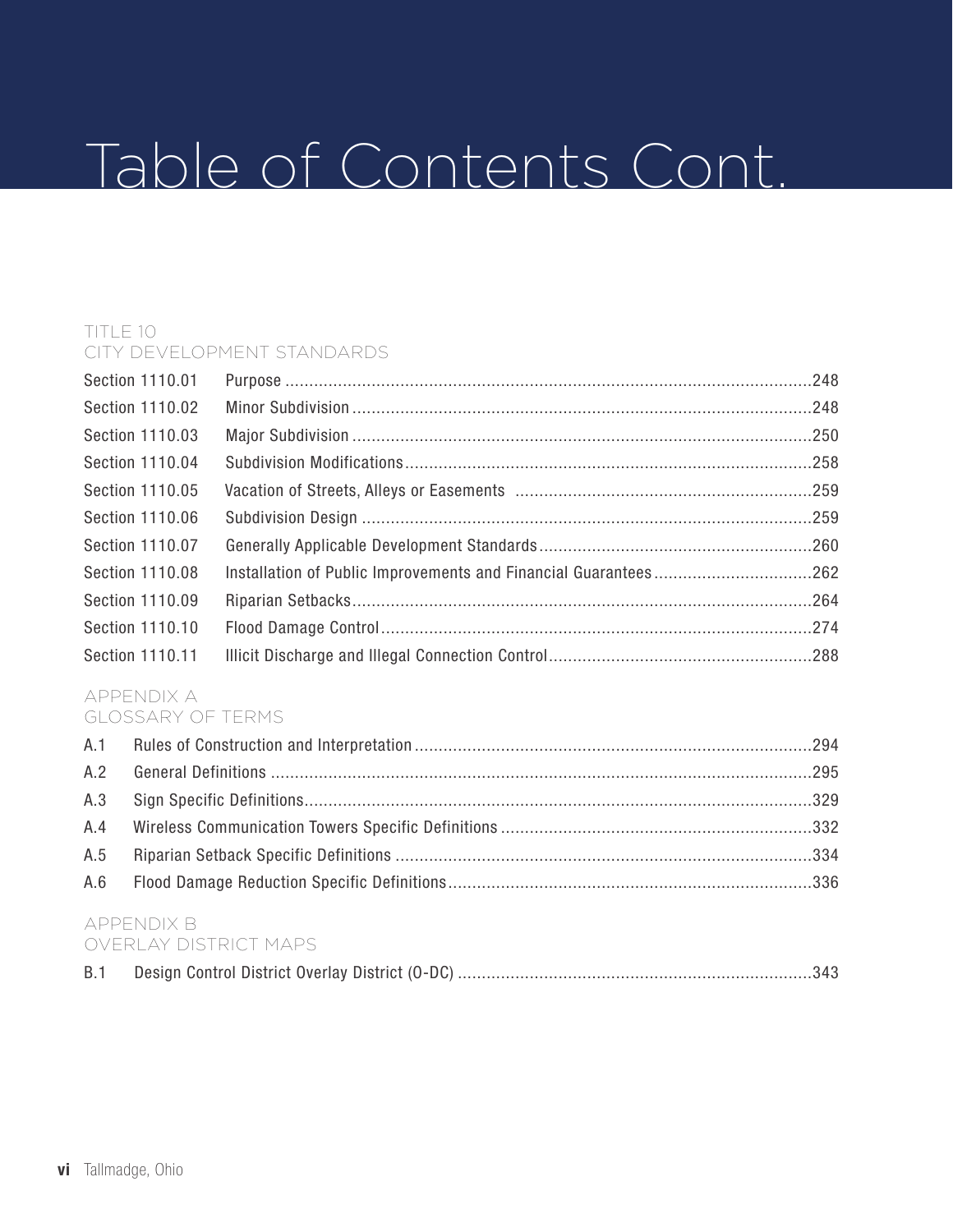This table providers users with a cross-reference for the current Zoning Code with prior Zoning Code. Blank entries are new provisions. Note that many entries have been redeveloped in part or in whole, and may no longer be an exact match to the previous code entry.

|         | <b>ZONING CODE 2021</b>                         | <b>PRIOR CODE</b>                                                         |
|---------|-------------------------------------------------|---------------------------------------------------------------------------|
|         | TITLE 01: INTRODUCTION TO TALLMADGE ZONING CODE |                                                                           |
| 1101.01 | Title                                           | 1131.02                                                                   |
| 1101.02 | Purpose and Intent                              | 1101.01:02:04                                                             |
| 1101.03 | Interpretation of Standards                     | 1131.03                                                                   |
| 1101.04 | <b>Districts and Overlay Districts</b>          | 1151.01                                                                   |
| 1101.05 | <b>Base Zoning Districts</b>                    | 1151.01                                                                   |
| 1101.06 | <b>Overlay Districts</b>                        | 1151.01                                                                   |
| 1101.07 | Official Zoning Map                             | 1151.02                                                                   |
| 1101.08 | Lot Divided, Extension of District              | 1151.04                                                                   |
| 1101.09 | Vacated Street or Alley                         | 1151.06                                                                   |
| 1101.10 | Annexations                                     | 1151.07                                                                   |
| 1101.11 | Conformance with Regulations                    | 1151.08                                                                   |
| 1101.12 | Separability                                    | 1131.04                                                                   |
| 1101.13 | <b>Transitional Rules</b>                       |                                                                           |
|         |                                                 |                                                                           |
|         | TITLE 02: ADMINISTRATION AND PROCEDURES         |                                                                           |
| 1102.01 | Review and Approvals Summary.                   |                                                                           |
| 1102.02 | Zoning Administrator                            | 1135.02;.05; 1136.01                                                      |
| 1102.03 | Board of Zoning Appeals (BZA)                   | 1135.07                                                                   |
| 1102.04 | Planning and Zoning Commission (PZC)            | 1135.06; 1121.01                                                          |
| 1102.05 | Heritage Commission (THC)                       | 1135.08                                                                   |
| 1102.06 | City Council                                    | 1139.01                                                                   |
| 1102.07 | Applications                                    |                                                                           |
| 1102.08 | Fees and Guarantees                             | 1199.04 -. 05                                                             |
| 1102.09 | <b>Zoning Certificates</b>                      | 1136.02                                                                   |
| 1102.10 | <b>Zoning Variances</b>                         | 1137.01;.03;04;.11                                                        |
| 1102.11 | Site Plan Review                                | 1141.01; -. 04; 1187.09 -. 11; 1191.07                                    |
| 1102.12 | <b>Conditional Uses</b>                         | 1189.01;.02;.03;.04;.05;.06;.08;.09;.10;.11;.12;.13;.14;.15;.16<br>:17:19 |
| 1102.13 | Similar Use Determination                       | 1189.06                                                                   |
| 1102.14 | Zoning Map Amendments.                          | 1139.03;.04;.05;.06;.07;.08;.09;.10;.11;.12;.13                           |
| 1102.15 | Zoning Code Text Amendments.                    | 1139.02                                                                   |
| 1102.16 | Appeals.                                        | 1137.03                                                                   |
| 1102.17 | Reasonable Accommodation Exception              |                                                                           |
| 1102.18 | Violations and Remedies                         | 1199.01-.03                                                               |
| 1102.19 | Nonconformities                                 | 1185.01; .02; .03                                                         |
|         |                                                 |                                                                           |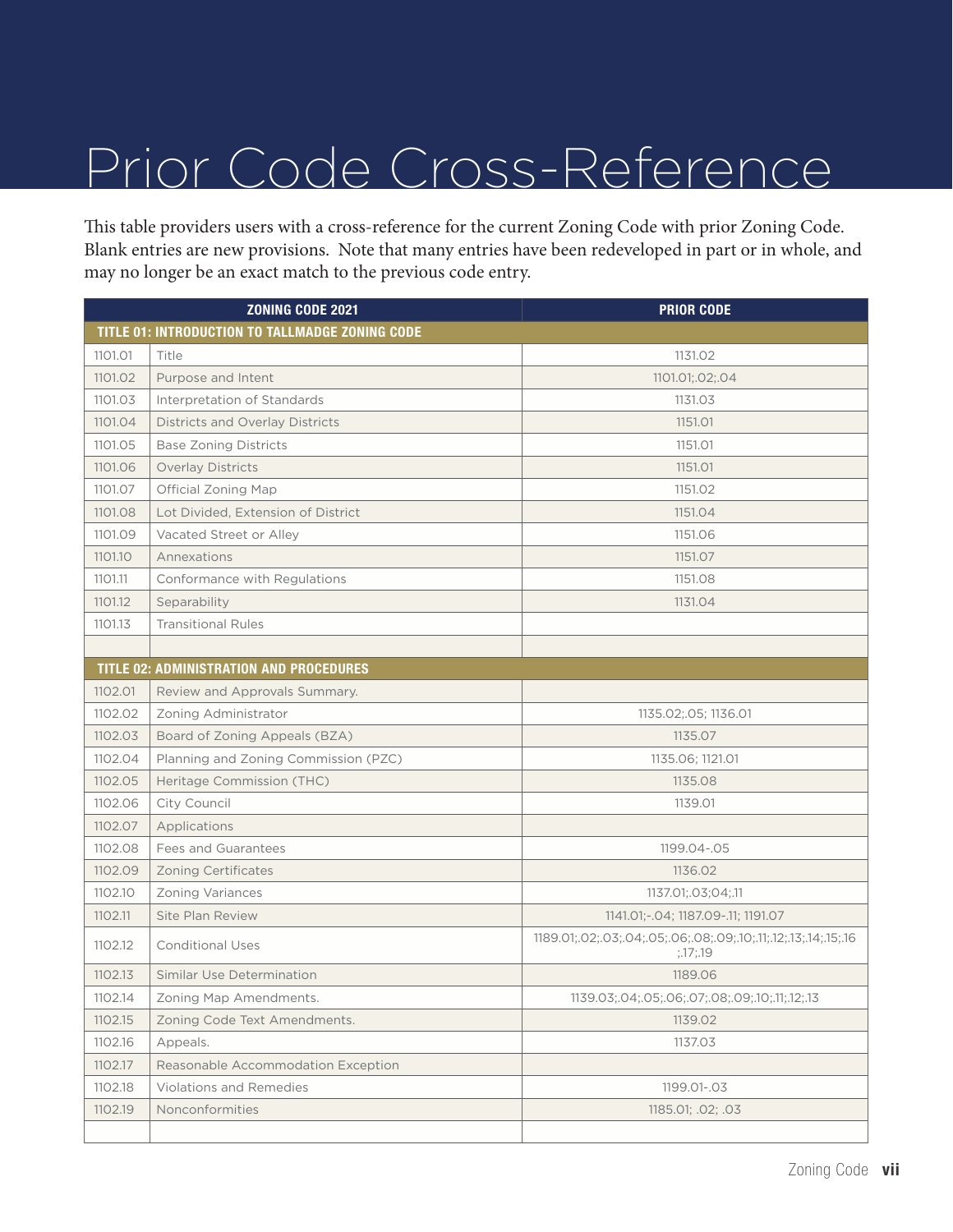|         | <b>ZONING CODE 2021</b>                                                                           | <b>PRIOR CODE</b> |
|---------|---------------------------------------------------------------------------------------------------|-------------------|
|         | <b>TITLE 03: ZONES AND OVERLAY DISTRICTS</b>                                                      |                   |
| 1103.01 | R-1 Residential District                                                                          | 1153              |
| 1103.02 | R-2 Residential District                                                                          | 1154              |
| 1103.03 | R-3 Residential District                                                                          | 1155              |
| 1103.04 | R-4 Residential District                                                                          | 1157              |
| 1103.05 | R-5 Residential District                                                                          | 1159              |
| 1103.06 | R-6 Residential Open Space Planned Development<br>Districts - REPEALED BY ORD 2022-45 (5-12-2022) | 1160              |
| 1103.07 | <b>Planned Residential District</b>                                                               | 1189.05-118       |
| 1103.08 | C-3 General Commercial District                                                                   | 1161              |
| 1103.09 | C-4 Automotive Oriented Commercial District                                                       | 1163              |
| 1103.10 | C-5 Highway Interchange Commercial District                                                       | 1165              |
| 1103.11 | <b>I-1 Industrial District</b>                                                                    | 1167              |
| 1103.12 | Design Control Overlay District (O-DC)                                                            | 1175              |
| 1103.13 | Innovation and Employment Overlay District (O-IE)                                                 |                   |
| 1103.14 | Neighborhood Center Overlay District (O-NC)                                                       |                   |
| 1103.15 | Southeast Gateway Overlay (O-SE)                                                                  |                   |
| 1103.16 | West Avenue Overlay (O-WA)                                                                        |                   |
| 1103.17 | <b>Building Typologies</b>                                                                        |                   |
| 1103.18 | Typologies - Mixed Use                                                                            |                   |
| 1103.19 | Typologies - Retail                                                                               |                   |
| 1103.20 | Typologies - Office                                                                               |                   |
| 1103.21 | Typologies - Flex Office / Warehouse                                                              |                   |
| 1103.22 | Typologies - Single Family (Detached)                                                             |                   |
| 1103.23 | Typologies - Townhomes                                                                            |                   |
| 1103.24 | Typologies - Multifamily                                                                          |                   |
| 1103.25 | Typologies - Institutional/ Flex                                                                  |                   |
| 1103.26 | Typologies - Hotels                                                                               |                   |
| 1103.27 | Typologies - Gas Station                                                                          |                   |
| 1103.28 | Typologies - Restaurants                                                                          |                   |
| 1103.29 | Typologies - Height Transition Zone                                                               |                   |
|         |                                                                                                   |                   |
|         | <b>TITLE 04: USE REGULATIONS</b>                                                                  |                   |
| 1104.01 | Purpose and General Provisions                                                                    |                   |
| 1104.02 | Explanation of the Table of Uses                                                                  |                   |
| 1104.03 | Accessory and Temporary Uses                                                                      | 1191.16, .17      |
| 1104.04 | Similar Use Determination and Unlisted Uses                                                       | 1189.06           |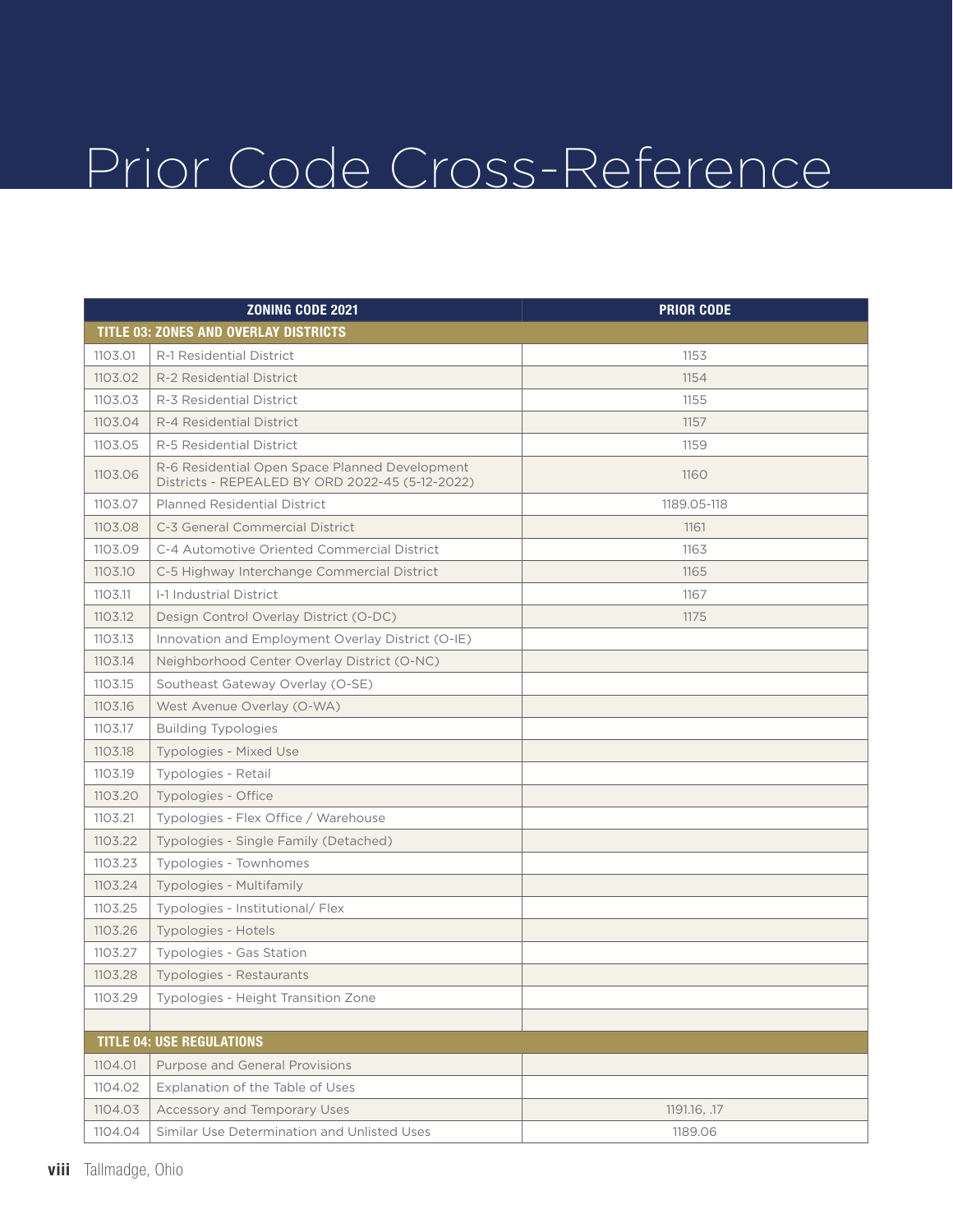|         | ZONING CODE 2021                                                           | <b>PRIOR CODE</b> |
|---------|----------------------------------------------------------------------------|-------------------|
| 1104.05 | <b>Principal Permitted and Conditional Uses</b>                            | 1153-1167         |
| 1104.06 | Accessory and Temporary Uses                                               | 1191.16, .17      |
| 1104.07 | Principal and Conditional Use-Specific Standards                           | 1189.05           |
| 1104.08 | <b>Accessory Use-Specific Standards</b>                                    |                   |
| 1104.09 | Temporary Uses and Structures Specific Standards                           |                   |
|         |                                                                            |                   |
|         | <b>TITLE 05: OFF-STREET PARKING</b>                                        |                   |
| 1105.01 | General Requirements.                                                      | 1187.01           |
| 1105.02 | Parking of Trucks, Vehicles and Recreational Equipment.                    | 1191.2            |
| 1105.03 | Off-Street Parking and Design Standards.                                   | 1187.01;1187.02   |
| 1105.04 | Determination of Required Spaces.                                          | 1187.03           |
| 1105.05 | Off-Street Parking Spaces Required.                                        | 1187.04           |
| 1105.06 | Parking Held in Reserve.                                                   |                   |
| 1105.07 | Shared Parking Plan.                                                       | 1187.05           |
| 1105.08 | Review of Shared Parking Plan.                                             |                   |
| 1105.09 | Effect of Approval of Shared Parking Plan.                                 |                   |
| 1105.10 | Off-Street Loading Requirements.                                           | 1187.06, .07      |
| 1105.11 | Submission to Planning and Zoning Commission.                              | 1187.09           |
| 1105.12 | Action by the Planning and Zoning Commission.                              | 1187.11           |
| 1105.13 | Modifications.                                                             | 1187.13           |
| 1105.14 | Appeals.                                                                   | 1187.12           |
|         |                                                                            |                   |
|         | TITLE 06: LANDSCAPING AND BUFFERING                                        |                   |
| 1106.01 | Purpose.                                                                   |                   |
| 1106.02 | Planning & Zoning Commission Review                                        |                   |
| 1106.03 | Landscape Plan Requirements.                                               |                   |
| 1106.04 | Major Trees Preservation Plan.                                             |                   |
| 1106.05 | Minimum Landscape Standards.                                               |                   |
| 1106.06 | Street Trees and Public Tree Requirements.                                 |                   |
| 1106.07 | Installation and Maintenance.                                              |                   |
| 1106.08 | Supplemental Regulations Applicable to the Landscaping<br>of Parking Lots. | 1187.08           |
| 1106.09 | Additional Maintenance Requirements-Privately-Owned<br>Trees.              |                   |
| 1106.10 | Landscaping Required Before Final Occupancy.                               |                   |
| 1106.11 | Natural Landscape                                                          |                   |
|         |                                                                            |                   |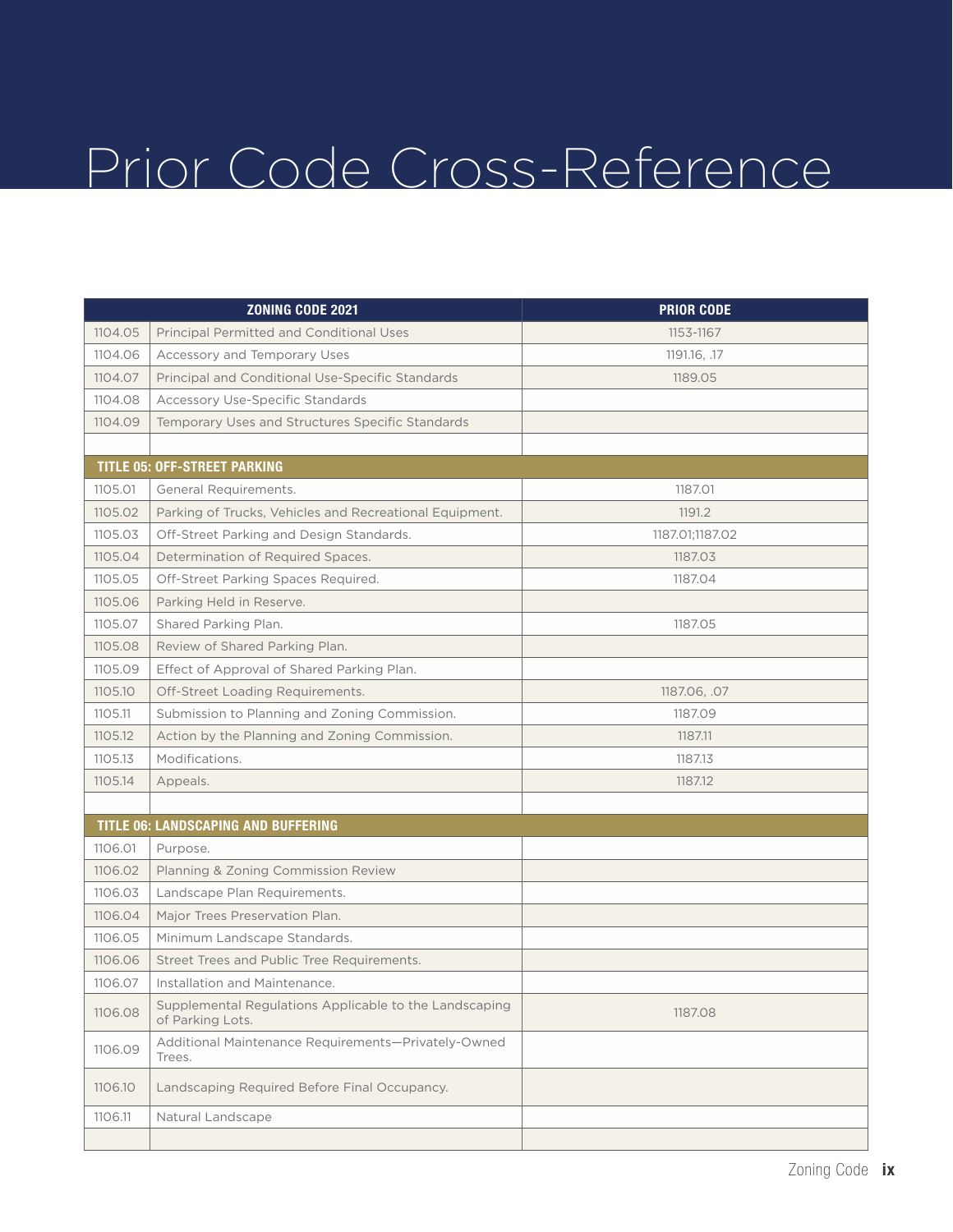|                        | <b>ZONING CODE 2021</b>                                                                    | <b>PRIOR CODE</b> |
|------------------------|--------------------------------------------------------------------------------------------|-------------------|
|                        | <b>TITLE 07: OPEN SPACE STANDARDS</b>                                                      |                   |
| 1107.01                | Purpose                                                                                    |                   |
| 1107.02                | Applicability                                                                              |                   |
| 1107.03                | Open Space Requirement                                                                     | 1113.06           |
| 1107.04                | Fee In Lieu of Providing Physical Open Space                                               |                   |
| 1107.05                | Ownership of Open Space                                                                    |                   |
| 1107.06                | Protection of Open Spaces                                                                  |                   |
| 1107.07                | Maintenance by Owners' Associations                                                        |                   |
|                        |                                                                                            |                   |
| <b>TITLE 08: SIGNS</b> |                                                                                            |                   |
| 1108.01                | Applicability                                                                              | 1183.02           |
| 1108.02                | Purpose and Intent                                                                         | 1183.01           |
| 1108.03                | <b>Prohibited Signs</b>                                                                    | 1183.07           |
| 1108.04                | Signs Exempt from Permit Requirements                                                      | 1183.1            |
| 1108.05                | General Regulations.                                                                       | 1183.08           |
| 1108.06                | Regulations by Sign Type                                                                   |                   |
| 1108.07                | Limited Duration Signs.                                                                    |                   |
| 1108.08                | <b>Temporary Signs</b>                                                                     | 1183.06           |
| 1108.09                | Portable Signs                                                                             |                   |
| 1108.10                | Signs in Residential Zones and Residential Overlays                                        | 1183.04           |
| 1108.11                | Signs in Non-residential Zones.                                                            | 1183.05           |
| 1108.12                | Signs in Non-Residential Overlays.                                                         |                   |
| 1108.13                | Removal of Unsafe, Unlawful or Abandoned Signs.                                            |                   |
| 1108.14                | Zoning Certificate, Permits and Applications.                                              | 1183.1            |
| 1108.15                | Nonconforming Signs.                                                                       | 1183.09           |
| 1108.16                | Signs on the Premises of Legally Nonconforming Uses.                                       |                   |
| 1108.17                | Substitution Clause.                                                                       |                   |
| 1108.18                | Enforcement.                                                                               |                   |
| 1108.19                | Sign Typologies                                                                            |                   |
|                        |                                                                                            |                   |
|                        | <b>TITLE 09: HISTORIC REGULATIONS</b>                                                      |                   |
| 1109.01                | Purpose.                                                                                   | 1177.01-.02       |
| 1109.02                | Procedures for the Designation of a Structure as a<br>Recognized Heritage Structure (RHS). | 1177.03           |
| 1109.03                | Application for Removal of a Structure from Designation<br>as an RHS.                      | 1177.07           |
| 1109.04                | Criteria for Designating Recognized Heritage Structures<br>$(RHS)$ .                       | 1177.03           |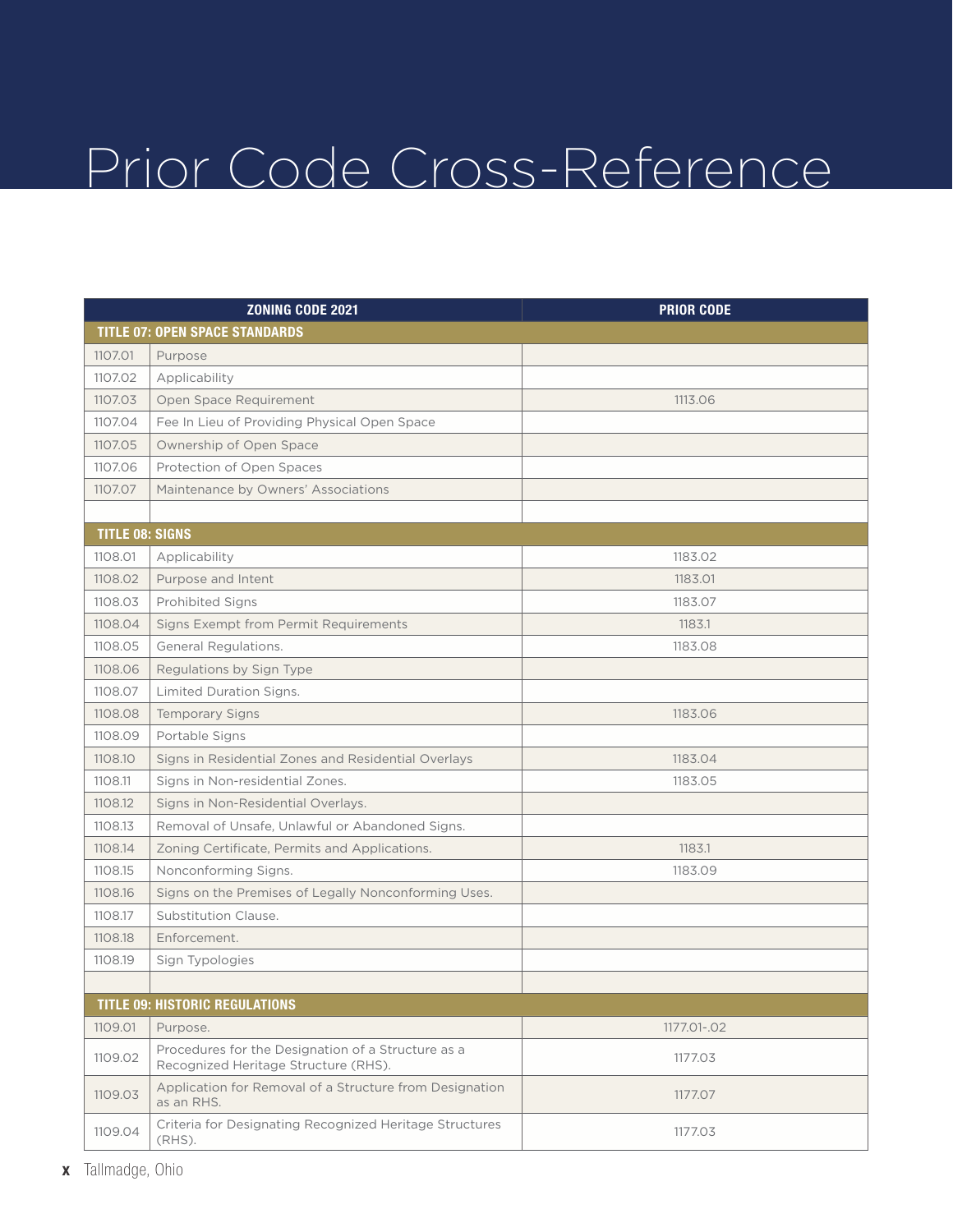|         | ZONING CODE 2021                                                | <b>PRIOR CODE</b> |
|---------|-----------------------------------------------------------------|-------------------|
| 1109.05 | Certificate of Appropriateness (COA).                           | 1177.04           |
| 1109.06 | Procedure for Certificates of Appropriateness.                  | 1177.06           |
| 1109.07 | Criteria for COA.                                               | 1177.05           |
| 1109.08 | Maintenance.                                                    | 1177.08           |
| 1109.09 | Appeals.                                                        | 1177.09           |
| 1109.10 | Emergency Orders.                                               | 1177.1            |
| 1109.11 | Penalty.                                                        | 1177.99           |
|         |                                                                 |                   |
|         | TITLE 10: CITY DEVELOPMENT STANDARDS                            |                   |
| 1110.01 | Purpose                                                         | 1101.01:02        |
| 1110.02 | Minor Subdivision                                               | 1109.03           |
| 1110.03 | Major Subdivision                                               | 1109.04;05        |
| 1110.04 | <b>Subdivision Modifications</b>                                | 1121.04           |
| 1110.05 | Vacation of Streets, Alleys or Easements                        |                   |
| 1110.06 | <b>Subdivision Design</b>                                       | 1113              |
| 1110.07 | Generally Applicable Development Standards                      | 1113              |
| 1110.08 | Installation of Public Improvements and Financial<br>Guarantees | 1117.01           |
| 1110.09 | Riparian Setbacks                                               | 1190              |
| 1110.10 | Flood Damage Control                                            | 1194              |
| 1110.11 | Illicit Discharge and Illegal Connection Control                | 1196              |
|         |                                                                 |                   |
|         | <b>APPENDIX A: GLOSSARY OF TERMS</b>                            |                   |
| A.1     | Rules of Construction and Interpretation                        |                   |
| A.2     | <b>General Definitions</b>                                      |                   |
| A.3     | Sign Specific Definitions                                       |                   |
| A.4     | Wireless Communication Towers Specific Definitions              | 1193.01           |
| A.5     | Riparian Setback Specific Definitions                           | 1190.04           |
| A.6     | Flood Damage Reduction Specific Definitions                     | 1194.02           |
|         |                                                                 |                   |
|         | <b>APPENDIX B: OVERLAY DISTRICT MAPS</b>                        |                   |
| B.1     | Design Control Overlay District (O-DC)                          |                   |